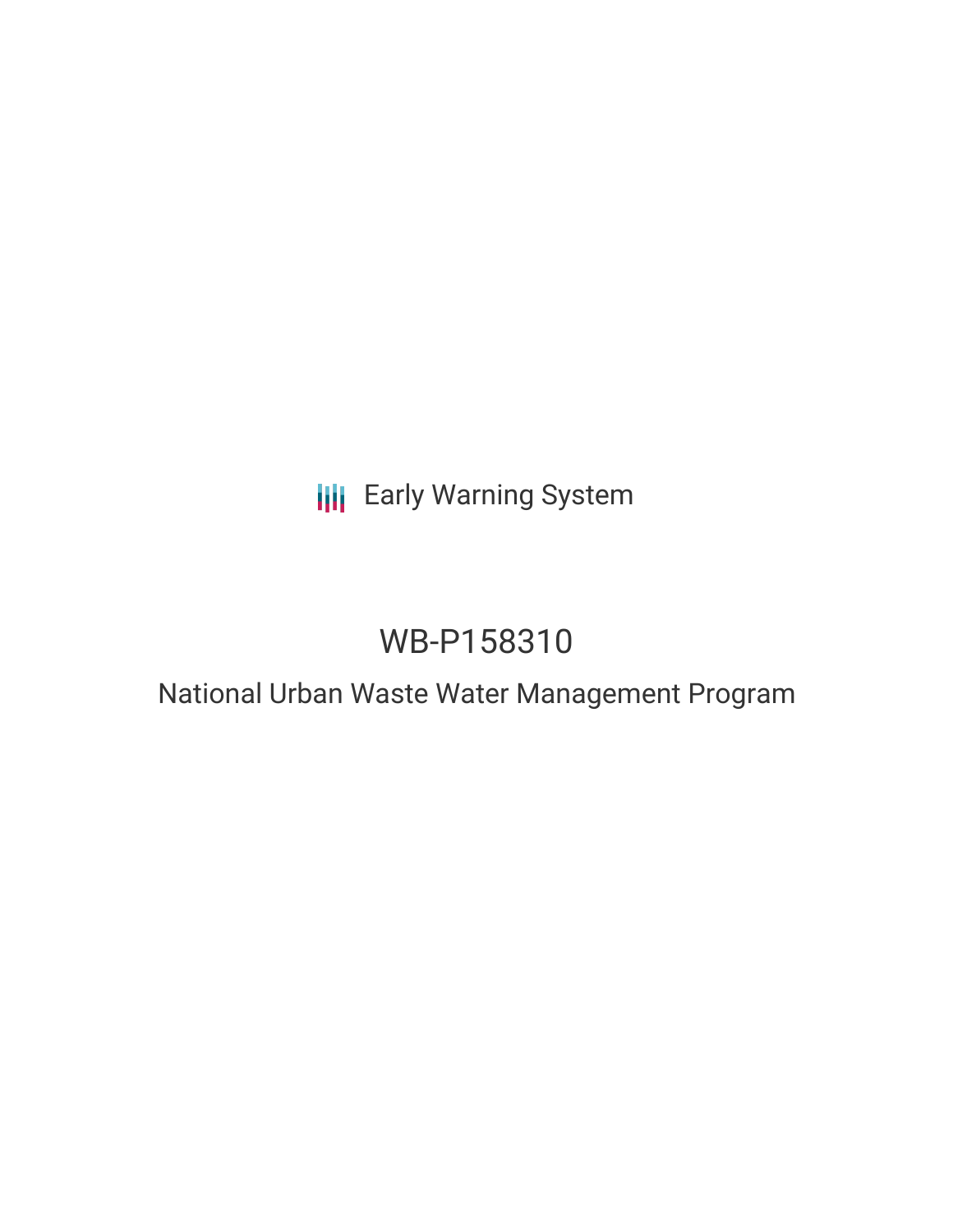

#### **Quick Facts**

| <b>Countries</b>               | Indonesia                                                |
|--------------------------------|----------------------------------------------------------|
| <b>Financial Institutions</b>  | World Bank (WB)                                          |
| <b>Status</b>                  | Proposed                                                 |
| <b>Bank Risk Rating</b>        | A                                                        |
| <b>Borrower</b>                | REPUBLIC OF INDONESIA                                    |
| <b>Sectors</b>                 | Infrastructure, Law and Government, Water and Sanitation |
| <b>Investment Type(s)</b>      | Loan                                                     |
| <b>Investment Amount (USD)</b> | \$200.00 million                                         |
| <b>Project Cost (USD)</b>      | \$200.00 million                                         |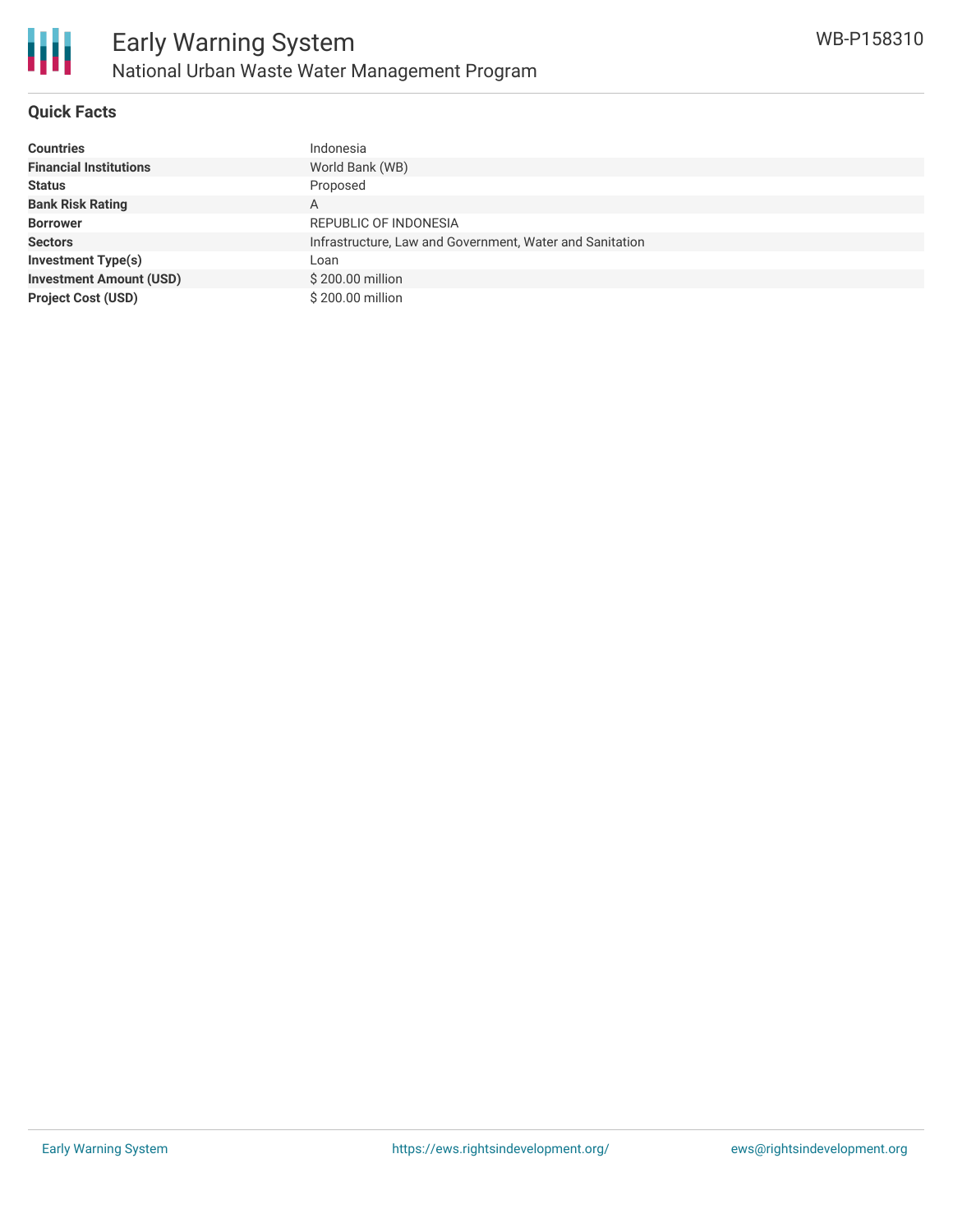

### **Project Description**

\*There is no project information being disclosed at this stage of the project\*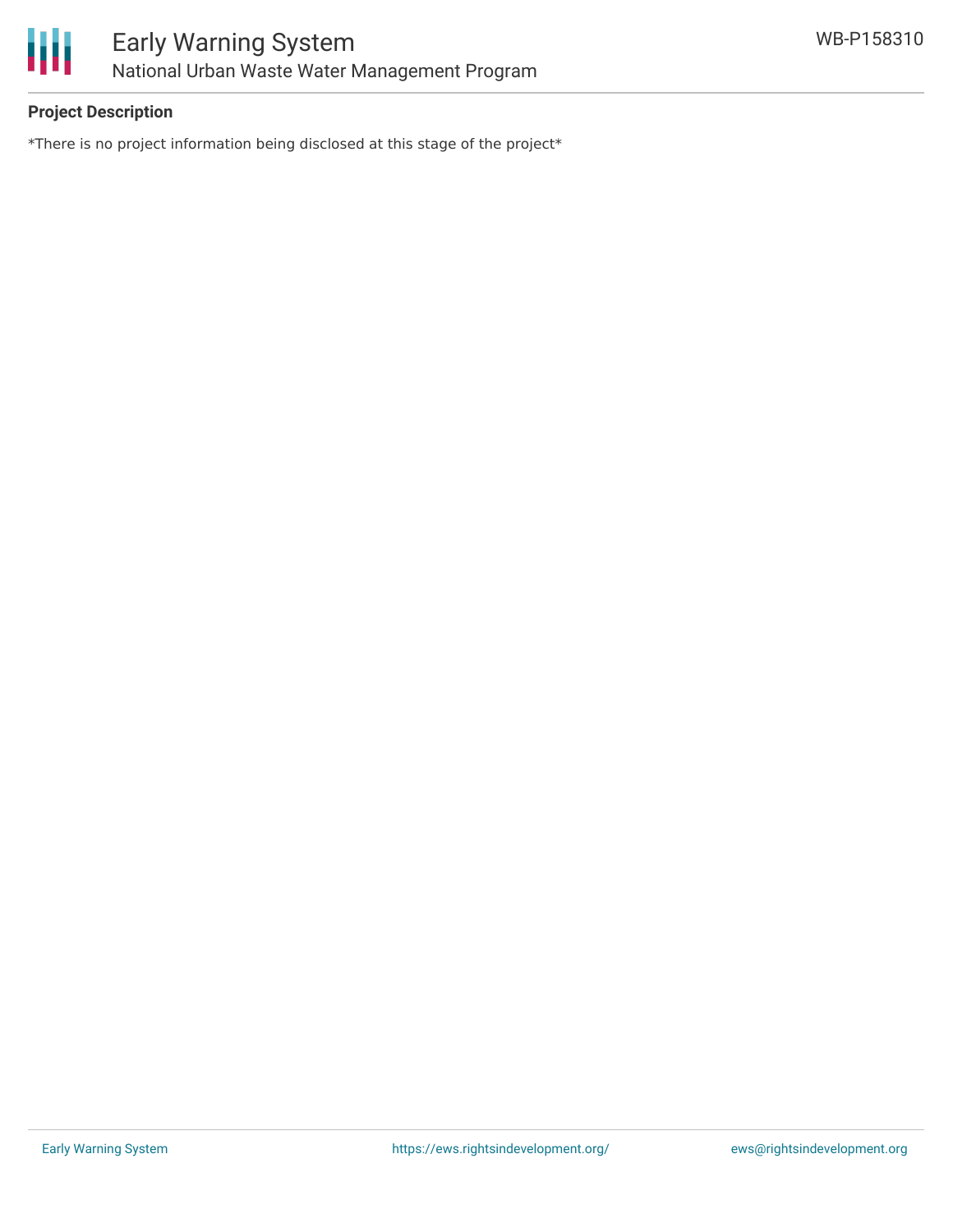

### **Investment Description**

World Bank (WB)